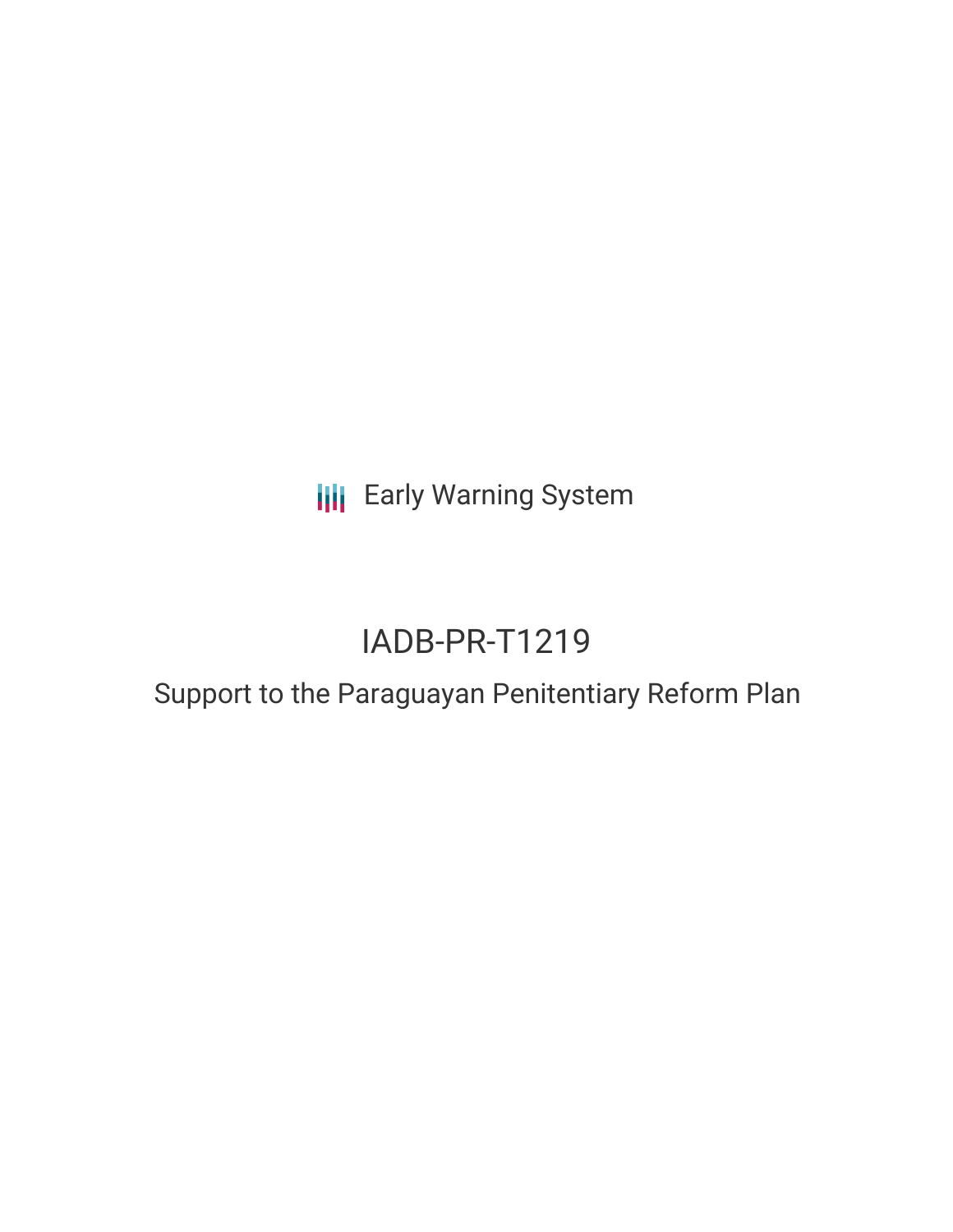

## **Quick Facts**

| Paraguay                               |
|----------------------------------------|
| Inter-American Development Bank (IADB) |
| Active                                 |
| C.                                     |
| 2016-09-29                             |
| <b>Advisory Services</b>               |
| $$0.25$ million                        |
| $$0.25$ million                        |
|                                        |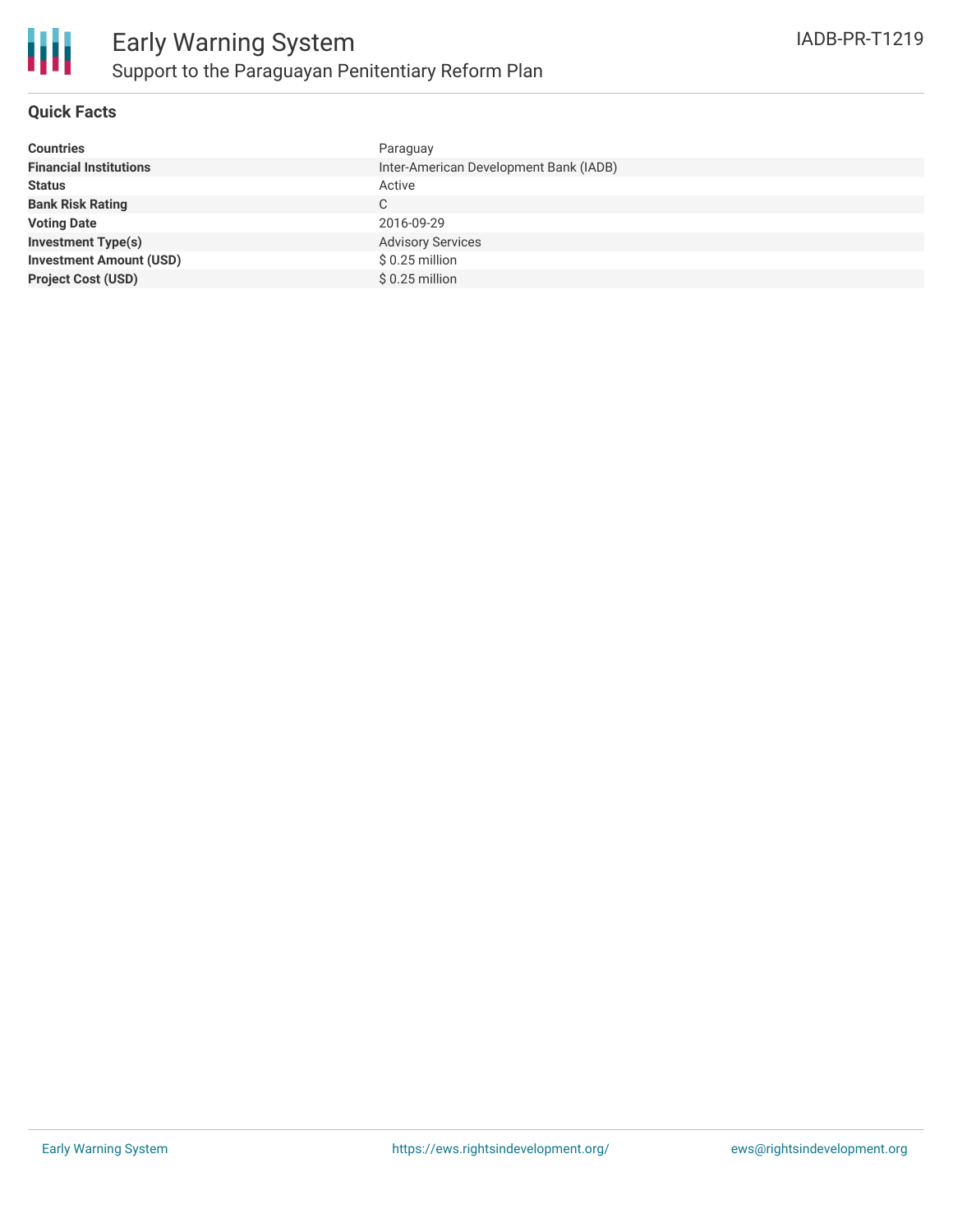

## **Project Description**

The main objective of this technical cooperation is to support the implementation of the "Penitentiary Reform Plan", through the construction of a solid rehabilitation treatment and social reinsertion model, based on which to develop an integral criminal policy with a philosophical and operational core centered around human dignity.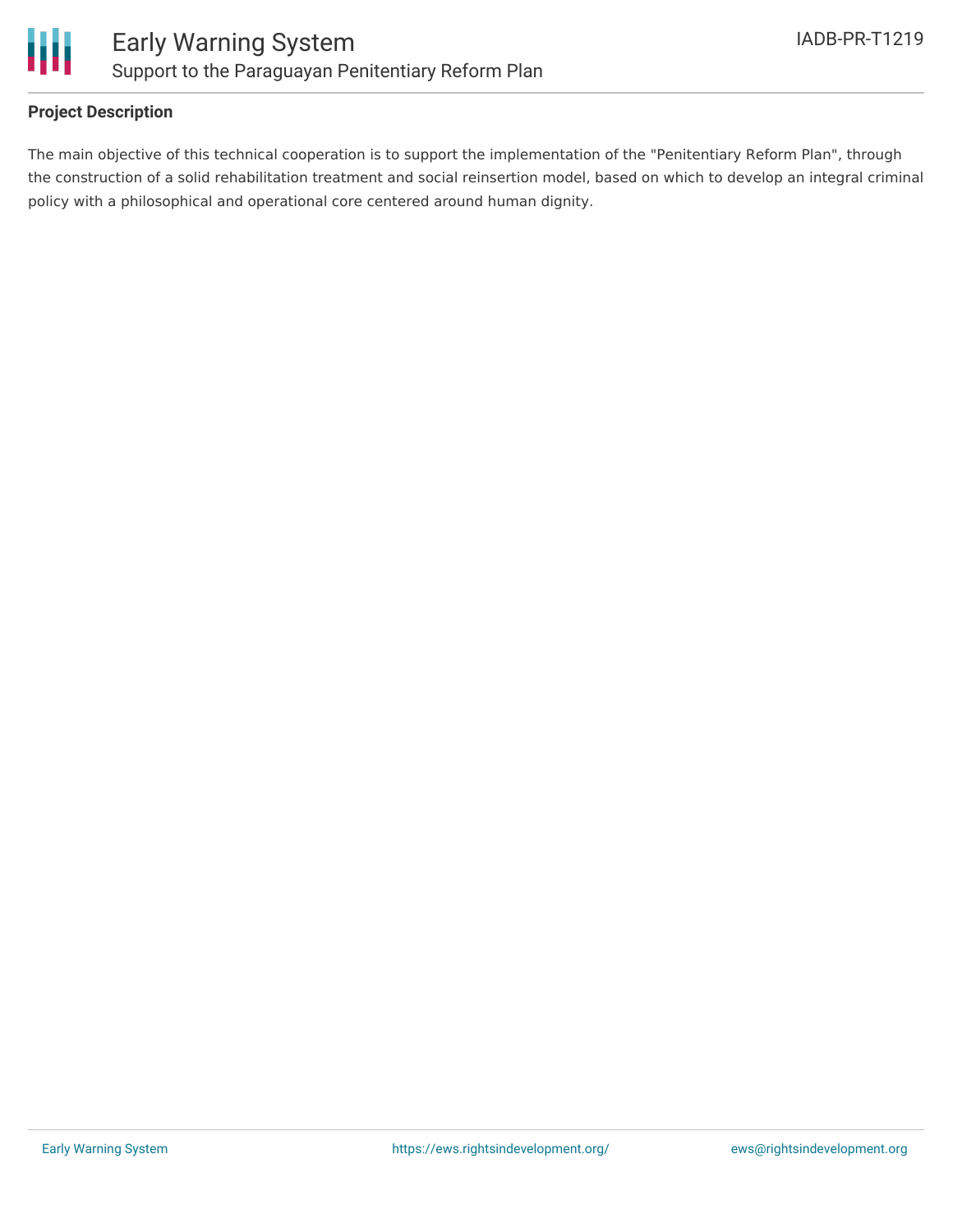

#### **Investment Description**

• Inter-American Development Bank (IADB)